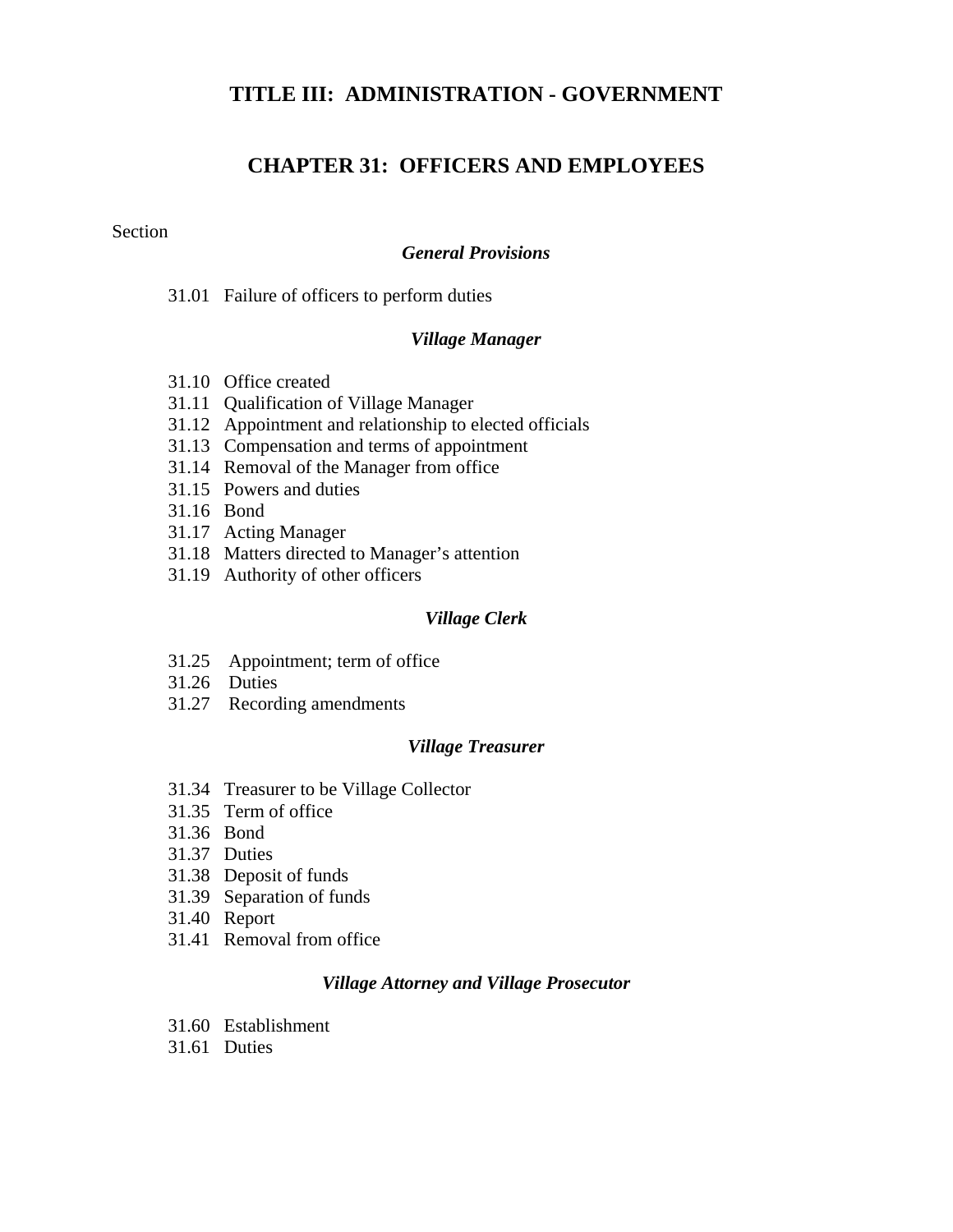### *GENERAL PROVISIONS*

### **§ 31.01 FAILURE OF OFFICERS TO PERFORM DUTIES**

 The failure of an officer or employee of the Village to perform an official duty imposed by this code shall not subject such officer or employee to the penalty imposed for violation of this code, unless a penalty is specifically provided in the section creating the duty.

## *VILLAGE MANAGER*

### **§ 31.10 OFFICE CREATED**

 The office of Village Manager is hereby created subject to the provisions of this subchapter.

# **§ 31.11 QUALIFICATIONS OF VILLAGE MANAGER**

 The Village Manager shall be chosen by the Village President and Board of Trustees solely on the basis of executive and administrative qualifications with special reference to specific professional education for, actual experience in, and knowledge of accepted practice in respect to the management of local government and to the duties of the office as specified below. The appointment shall be made without consideration of the candidates' race, sex, politics, or religious beliefs. The person appointed to this office need not be a resident of the Village or of the state at the time of appointment. Neither the Village President nor any member of the Village Board shall receive such appointment during their term of office or within two years after the expiration of that term.

### **§ 31.12 APPOINTMENT AND RELATIONSHIP TO ELECTED OFFICIALS**

 The Village Manager shall be appointed to an indefinite term of office by a majority vote of the Village Board. The Manager shall, in all cases, be subject to the authority and direction of the Village President and Board of Trustees.

### **§ 31.13 COMPENSATION AND TERMS OF APPOINTMENT**

 The rate of compensation of the Village Manager shall be set by the Village Board and may be adjusted from time to time as the Board deems appropriate. Subject to the terms and conditions of state law and this subchapter, the Village Board and the Manager shall enter into an employment contract which specifies in writing the level of compensation of the Manager, fringe benefits including levels of support for the Manager's continuing professional education, agreements for separation pay upon termination of the Manager's employment, other appropriate agreements describing the working relationship between the Manager and elected officials, and the Board's performance expectations for the Manager. This agreement should be reviewed and revised by mutual agreement of the parties at periodic intervals of not more than one year's duration.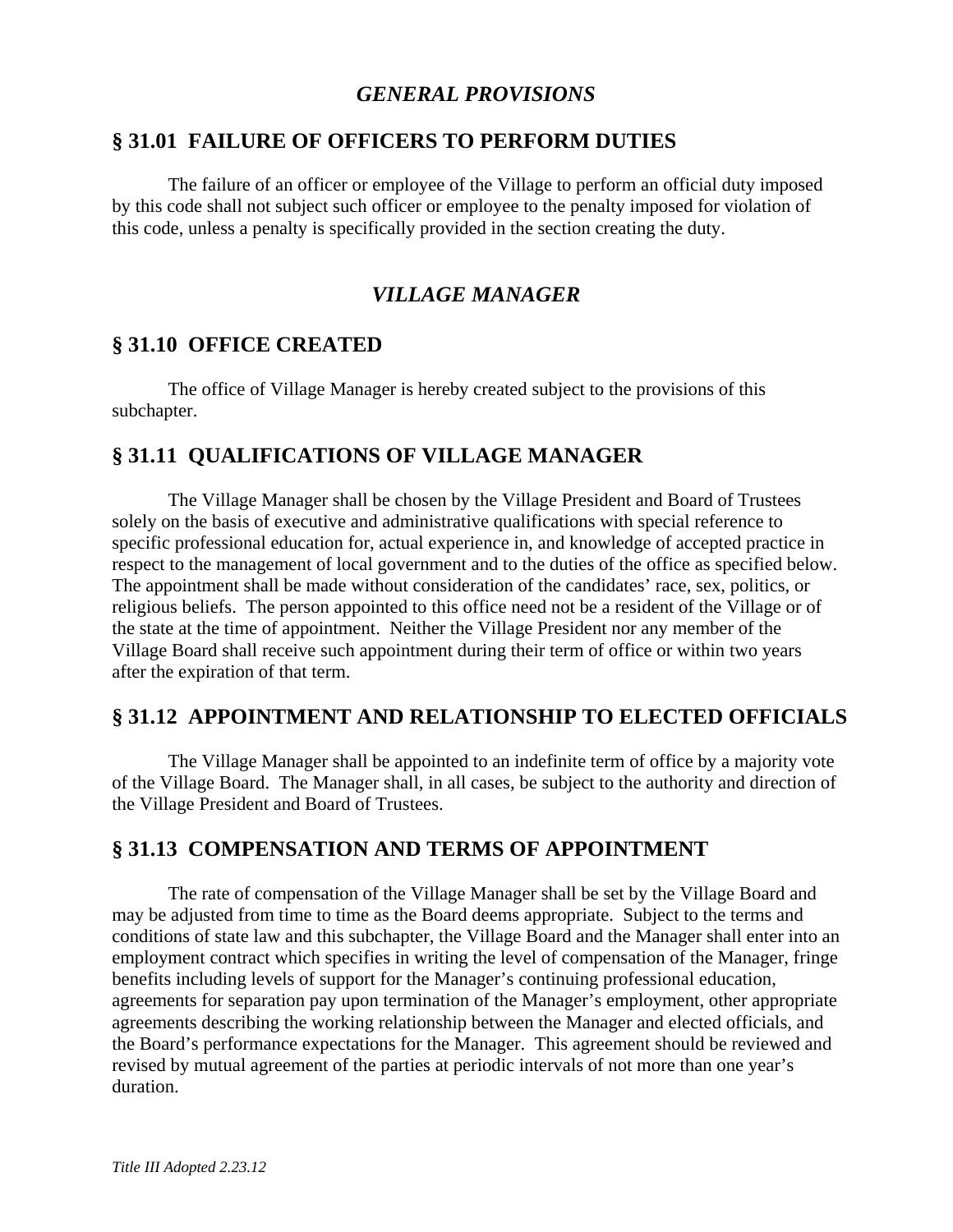# **§ 31.14 REMOVAL OF THE MANAGER FROM OFFICE**

 The Village Manager may be suspended by a resolution approved by a majority of the total members of the Village Board which shall set forth the reasons for suspension and proposed removal. A copy of such resolution shall be served immediately upon the Village Manager. The Manager shall have 15 days in which to reply thereto in writing and, upon request, shall be afforded a public hearing, which shall occur not earlier than ten days or later than 15 days after such hearing is requested. After the public hearing, if one be requested, and after full consideration, the Village Board by a majority vote of its total membership may adopt a final resolution of removal. The Village Manager shall continue to receive full salary until the effective date of a final resolution of removal.

# **§ 31.15 POWERS AND DUTIES**

 The Village Manager shall be responsible to the Village President and Board of Trustees for the proper administration of all affairs of the Village. In discharging this responsibility, the Village Manager shall:

 (A) Direct, supervise, and manage all departments, officers, and agencies of the Village, except as otherwise provided by law.

 (B) Appoint and when necessary for the good of the service, suspend or remove all Village employees, including department heads, and appointed administrative officers except when otherwise provided for by law. All appointments and removals shall be based solely upon merit and on the qualifications or disqualification of the individuals involved, without regard to race, sex, religious convictions, or political belief or affiliation. The Village Manager may authorize any administrative officer, subject to the Manager's direction and supervision, to exercise these powers with respect to subordinates in that officer's department, office, or agency.

 (C) Attend all Village Board meetings. The Village Manager shall have the right to take part in all meeting discussions, but shall not vote. The Village Manager shall be entitled to notice of all regular and special meetings of the Village Board.

 (D) Execute on behalf of the Village Board, its policies, enforce its ordinances and resolutions, and otherwise manage the affairs of the Village as directed by the Village Board.

 (E) Research and analyze issues and alternatives as well as recommend policies for consideration by the Village Board.

 (F) Serve as Village Budget Officer and prepare and submit to the Village Board, by the date set by the Village Board, a recommended annual budget for Village operations and a recommended capital program. When the annual budget or capital program has been approved by the Village Board, the Village Manager shall be responsible for the administration of said budget or capital program.

 (G) Submit to the Village Board and make available to the public a complete report on the finances and administrative activities of the Village at the end of each fiscal year.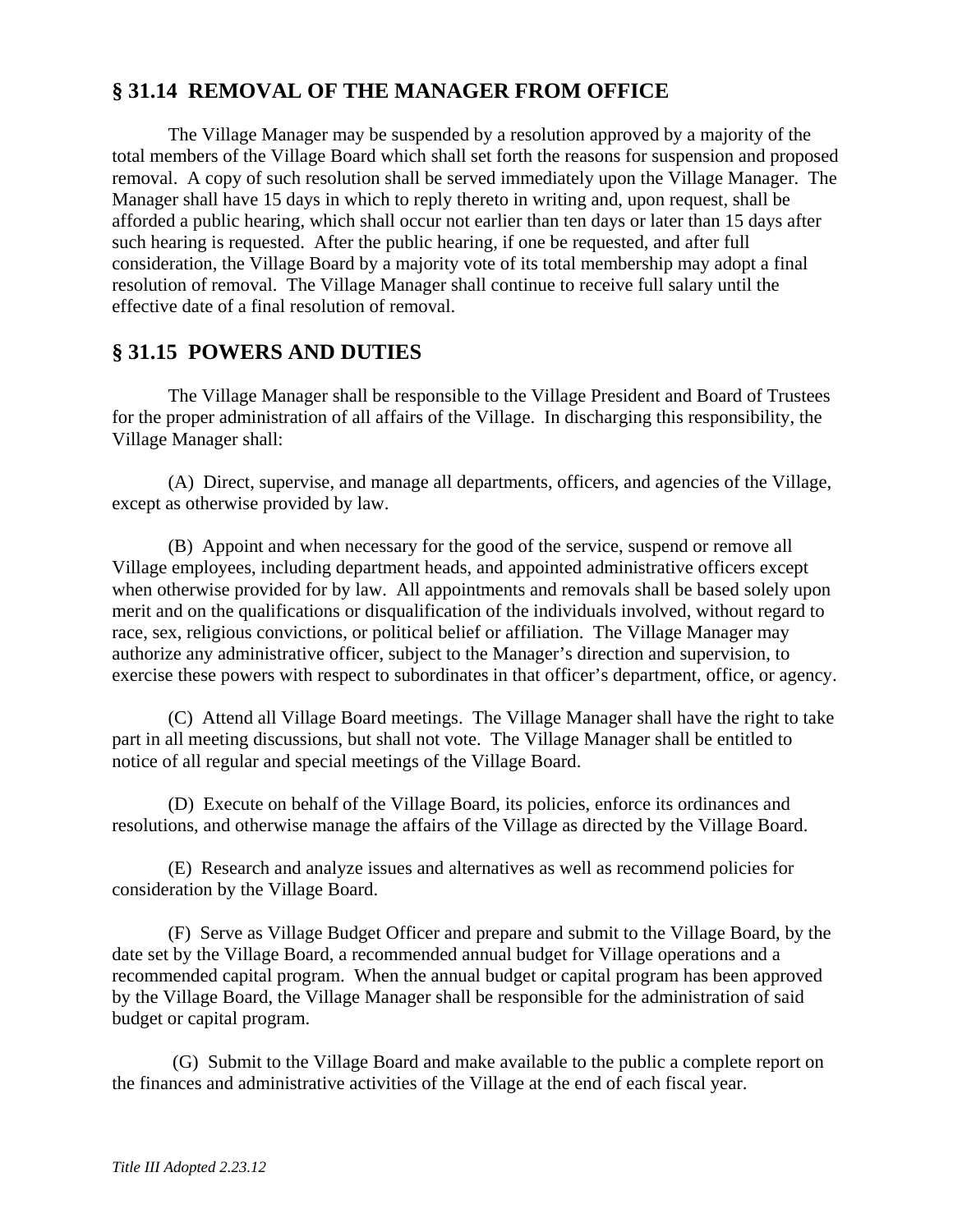(H) Evaluate and report, not less frequently than monthly, to the Village Board on the operations of Village Departments. At the direction of the Village Board, the Manager shall conduct studies and submit reports and recommendations to the Village Board.

 (I) Keep the Village Board fully advised as to the present financial condition and future needs of the Village.

 (J) Advise the Village Board on pending decisions of public policy and recommend to the Board the adoption of such measures as the Manager may deem necessary or expedient for the health, safety, or welfare of the community or for the improvement of administrative services.

 (K) Be responsible for acting as the Village's Purchasing Agent and for procurement of commodities and services for all Village departments, officers, and agencies, and promulgate purchasing rules which shall be followed by employees in the procurement of goods and services.

 (L) Propose to the Village Board such personnel rules and regulations as the Manager deems necessary to manage the personnel policies of the Village.

 (M) Recommend to the Village Board for its adoption a standard schedule of compensation for employee classifications.

 (N) Be responsible for the conduct of all collective bargaining processes of the Village, and recommend to the Village Board collective bargaining agreements for consideration in and possible final approval by the Board. The Village Manager shall be responsible for administering all employee organization contracts reached through the collective bargaining process.

(O) Provide staff support services for the Village President and members of the Board of Trustees.

 (P) The Manager shall be notified and receive, and shall investigate or have investigated all complaints in relation to matters concerning the administration of the government of the Village, and the services maintained and provided by the Village.

 (Q) All officers and department heads shall submit all matters requiring Board action, or attention, to the Manager, who shall submit them to the Village Board with such recommendations as may be deemed necessary. All direction to departments or employees made by the Village Board shall be submitted to the Manager, and the Village Board will then receive the information as to policy and department operations from the Manager. The Village Board will deal with administrative services and functions as much as practical through the Manager. In instances where a request or an inquiry is made directly to an employee by the Village Board member, the Manager should be advised of the matter as soon as possible.

 (R) In the event of an accident, disaster or other circumstances creating a public emergency the Manager may award contracts, make purchases and incur other obligations of the Village for the purpose of meeting said emergency up to \$20,000. As soon as practical, the Manager shall file with the Village Board a written statement of such emergency, the necessity for such action and an itemized account of all expenditures.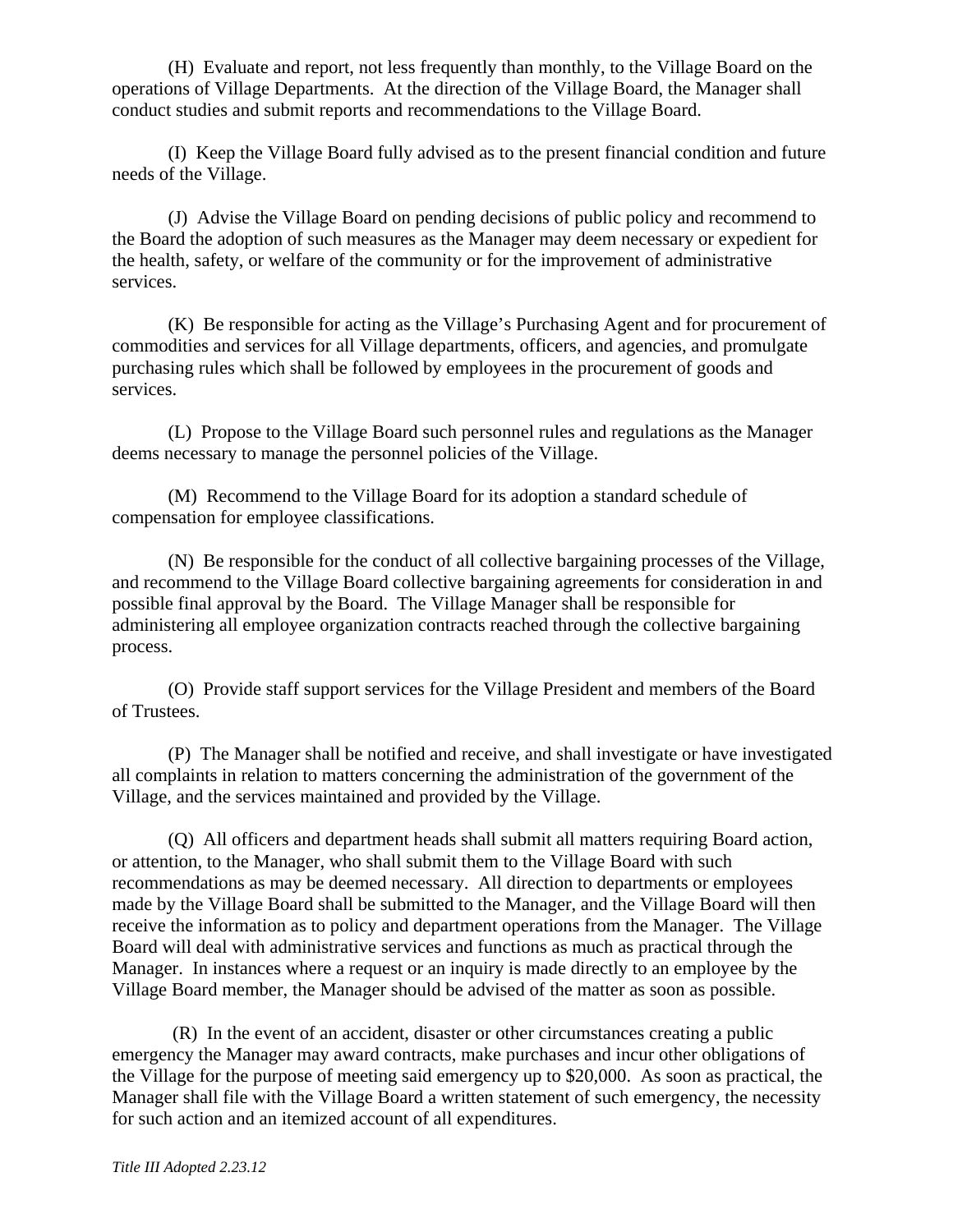(S) Perform such other duties as may be specified by law or Village ordinance or as may from time to time be requested by the Village Board.

### **§ 31.16 BOND**

 The Village Manager shall be insured by the Village's liability insurance provider in an amount to be set from time to time by the Board, with sureties to be approved by the Board of Trustees. The bond shall be conditioned upon the faithful performance by the Manager of the duties of office and to indemnify the Village for any loss due to any neglect or wrongful act on the part of the Manager. The Village Manager is to be bonded through the current liability insurance provider for the Village. The cost of the bond will be incurred by the Village.

### **§ 31.17 ACTING MANAGER**

 If, because of a temporary absence, disability, or illness, the Village Manager is unable to carry out the functions of this office, the Village President and Board of Trustees may appoint a member of the Village's senior administrative staff to serve as acting Manager and carry-out the duties of the Manager during the Manager's absence.

### **§ 31.18 MATTERS DIRECTED TO MANAGER'S ATTENTION**

 No citizen or elected officer of the Village shall dictate the appointment of any person to, or their removal from, office by the Village Manager or by any of the Manager's subordinates. Except for the purpose of inquiry, elected Village officers shall deal with the administrative service through the Village Manager. Elected Village officers shall not give orders to any subordinates of the Village Manager, either publicly or privately.

### **§ 31.19 AUTHORITY OF OTHER OFFICERS**

 Nothing in this subchapter shall be deemed to diminish or detract from the statutory powers and authority of the Village's elected officials.

### *VILLAGE CLERK*

## **§ 31.25 APPOINTMENT; TERM OF OFFICE**

 The Village Clerk shall be appointed by the Village President subject to the concurrence of the Village Board pursuant to ILCS Ch. 65, Act 5, § 3.1-25-90.

### **§ 31.26 DUTIES**

 (A) The Clerk shall keep the corporate seal, to be provided by the corporate authorities, and all papers that belong to the Village the custody and control of which are not given to other officers. The Clerk shall keep a full record of its proceedings.

 (B) In addition to the duties provided in this code of ordinances, the Clerk shall perform other requirements and statements as are required by law or ordinance.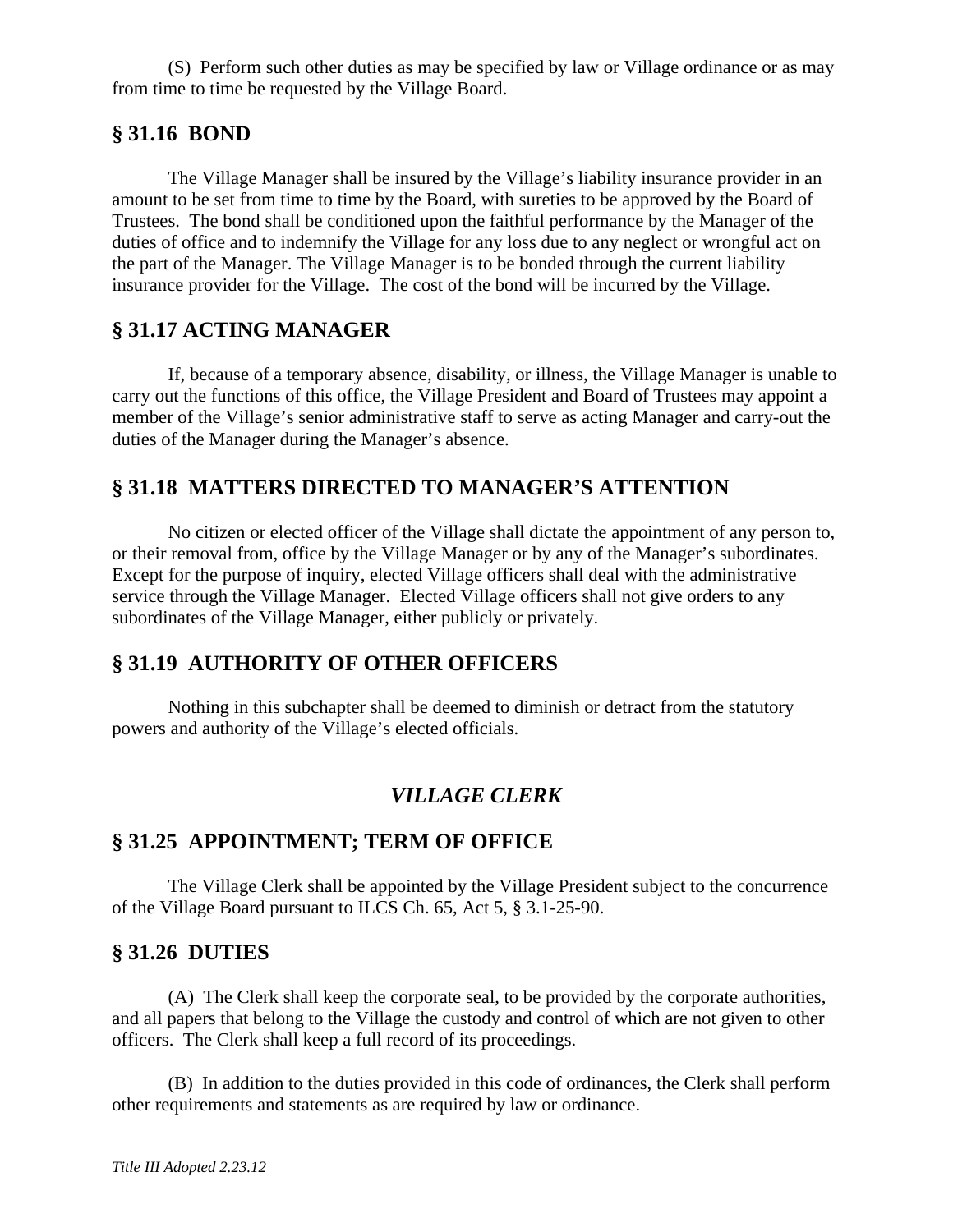*Editor's note: The term "corporate authorities" used in the above section and elsewhere in the code means the Village President and the Board of Trustees.* 

#### *Cross-reference:*

*Village Clerk's duties pertaining to elections, see § 30.01.* 

#### **§ 31.27 RECORDING AMENDMENTS**

 (A) The Village Clerk shall keep at least one copy of the Village Code that he or she shall mark in the following manner:

> (1) Whenever an ordinance that amends or makes an addition to this code is passed and approved, the Village Clerk shall note on the margin of the section or sections amended that such amendment has been made, with a reference to the place in the amendment book, hereinafter described, where the amendment may be found; and

> (2) In such case of addition, the Village Clerk shall mark in the appropriate place a notation that such addition has been made, with a similar reference to the aforementioned amendment book.

 (B) The Village Clerk shall also keep a separate book containing every amendment or addition passed to this code, with a reference on each copy of such amendment or addition as to the place in the record of ordinances where the original ordinance may be found.

 (C) The above mentioned records shall be kept in addition to the record of ordinances that the Clerk is required to keep by law.

#### *VILLAGE TREASURER*

#### **§31.34 TREASURER TO BE VILLAGE COLLECTOR**

 The Village has determined that the most efficient means of operation would be to allow the Village Treasurer to also act as Village Collector.

#### **§ 31.35 TERM OF OFFICE**

The Treasurer shall be appointed by the President with the advice and consent of the Board of Trustees pursuant to ILCS Ch. 65, Act 5, § 3.1-30-5.

#### **§ 31.36 BOND**

 The Village Treasurer shall be insured in an amount to be set from time to time by the Board, with sureties to be approved by the Board of Trustees. The bond shall be conditioned upon the faithful performance by the Treasurer of the duties of office and to indemnify the Village for any loss due to any neglect or wrongful act on the part of the Treasurer. The Village Treasurer is to be bonded through the current liability insurance provider for the Village. The cost of the bond will be incurred by the Village.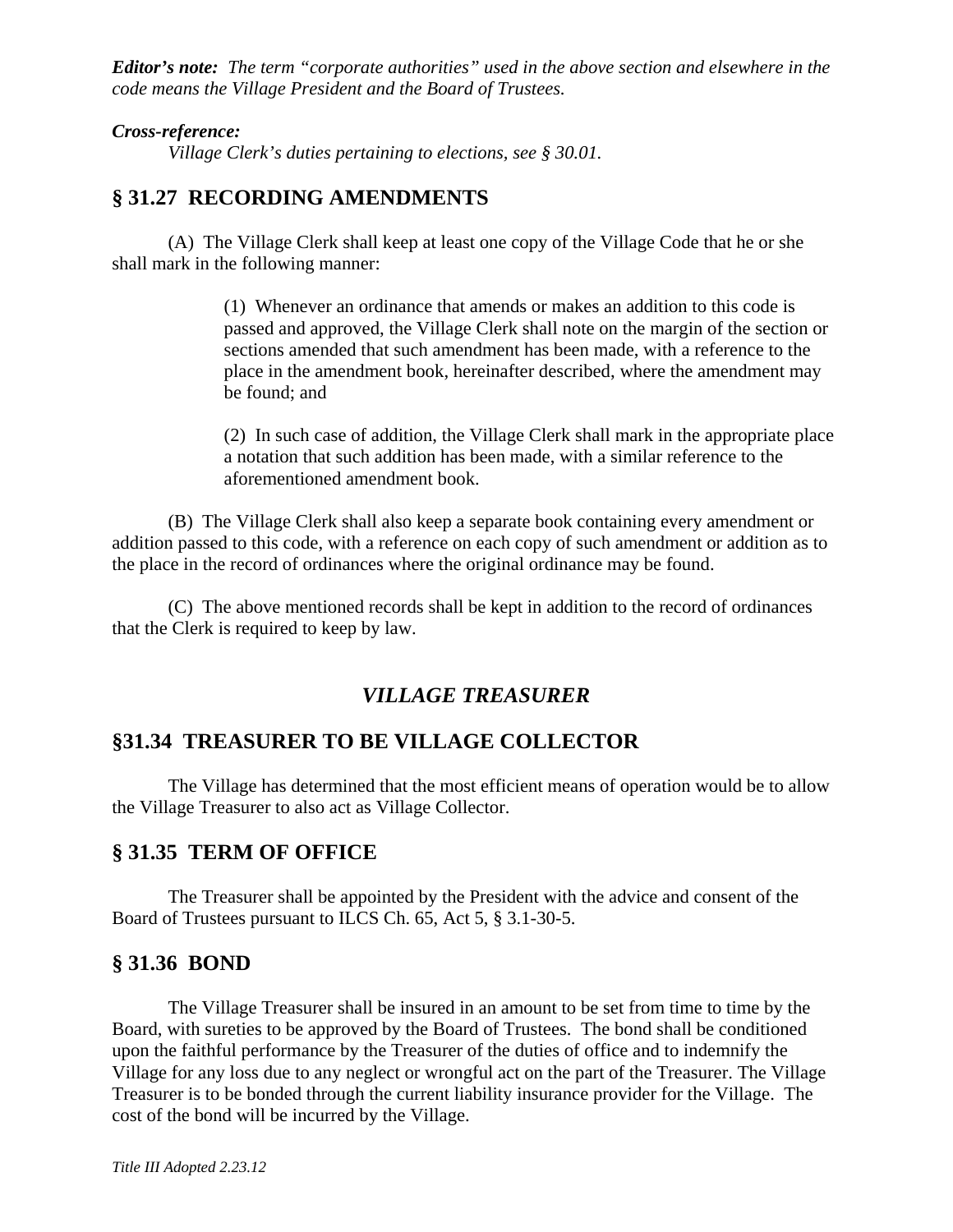## **§ 31.37 DUTIES**

 (A) The Treasurer shall receive all money and sums belonging to the Village and shall keep the books and accounts in a manner prescribed by ordinance and the statutes of the state. These books and accounts shall always be subject to the inspection of any member of the corporate authorities at any time. He or she shall keep separate accounts of each fund or appropriation and the debits and credits belonging thereto.

 (B) To receive, receipt for, and collect all moneys due to the Village from all sources including water bills, special assessments and for all other purposes and to keep a true and correct account thereof and to make a return of all delinquent special assessments to the County Treasurer as provided by law.

# **§ 31.38 DEPOSIT OF FUNDS**

 The Treasurer shall be custodian of all Village funds that are deposited in such depositories as may be designated by ordinance. The corporate authorities shall designate a bank or banks in which the fund and monies of the Village may be kept in the custody of the Treasurer. The Treasurer shall be discharged from responsibility for all funds and monies that he or she deposits in a designated bank while the funds and monies are so deposited. If Village funds or monies are deposited in a designated bank, however, the amount of such deposit shall not exceed 75% of the bank's capital stock and surplus, and the Treasurer shall be responsible for funds and monies deposited in the bank in excess of this limitation. Nothing contained herein shall be construed from releasing the Treasurer from any intentional act, theft or mismanagement of his or her office.

# **§ 31.39 SEPARATION OF FUNDS**

 The Treasurer shall keep the Village money separate and distinct from his or her own and shall not intermingle his or her money with any funds or monies of the Village or make private or personal use of the Village's funds in any way.

# **§ 31.40 REPORT**

 The Treasurer shall make monthly reports, and more often if required by the Board of Trustees, showing the state of the finances of the Village and the amounts received and spent during the preceding month. The report shall be filed and kept as part of the municipal record. The Treasurer shall make an annual report as required by state law, with the total amount of all receipts and expenditures of the Village during the preceding fiscal year, reported in their entirety.

# **§ 31.41 REMOVAL FROM OFFICE**

 Any violation of the requirements of this subchapter or the statutes of the state shall subject the Treasurer to immediate removal from office by the corporate authorities, who may declare the Treasurer's office vacant. In that case, the Treasurer's successor shall be appointed, and he or she shall hold the office for the remainder of the unexpired term of the Treasurer so removed.